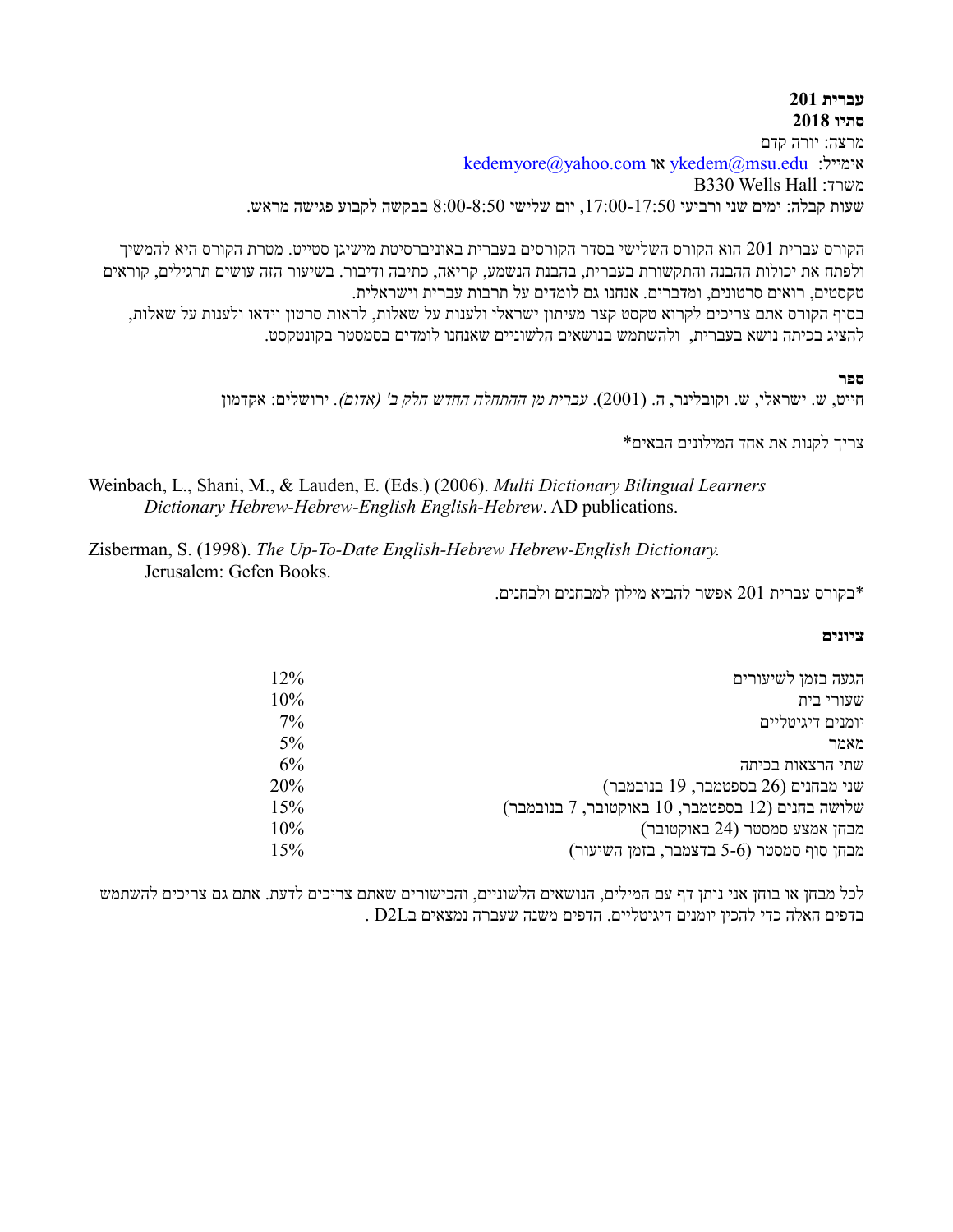## **לוח זמנים לחומרים מעברית מן ההתחלה II:**

 באוגוסט עד 12 בספטמבר – עמודים 1-37 )בוחן 1( בספטמבר עד 26 בספטמבר – עמודים 38-79 )מבחן 1( בספטמבר עד 10 באוקטובר – עמודים 80-99 )בוחן 2( באוקטובר עד 24 באוקטובר – עמודים 99-120 )מבחן אמצע סמסטר( באוקטובר עד 7 בנובמבר – עמודים 121-154 )בוחן 3( בנובמבר עד 19 בנובמבר – עמודים 154-175 )מבחן 2( בנובמבר עד 29 בנובמבר – עמודים 176-200 )מבחן אמצע הסמסטר(

#### **קרדיט נוסף**

- סטודנטים שמשתתפים באירועים הקשורים לישראל מקבלים עד 5. קרדיט על ההשתתפות. כדי לקבל את הקרדיט O אתם צריכים להשתתף בשני אירועים כאלה, ולכתוב דו"ח קצר על כל אירוע. למידע נוסף: http://jsp.msu.edu/ ב16-17 בספטמבר יש כנס על ישראל בשנת ה,70 אתם מוזמנים להירשם ולהגיע.
- סטודנטים שמשקיעים זמן ומאמץ ומשתפרים במהלך הסמסטר, יקבלו עד .5 קרדיט על העבודה והשיפור שלהם. אתם מקבלים את הקרדיט אם אתם מצליחים יותר בסוף הסמסטר מאשר בהתחלה שלו.

*Grading Scale:*

 $93-100 = 4.0$  $86-92.99 = 3.5$  $80-85.99 = 3.0$  $75 - 79.99 = 2.5$  $70 - 74.99 = 2.0$  $65-69.99 = 1.5$  $60-64.99 = 1.0$ Below  $59.99 = 0.0$ 

| איו שעורים: | 3 בספטמבר     | יום העבודה |
|-------------|---------------|------------|
|             | 9-10 בספטמבר  | ראש השנה   |
|             | 19 בספטמבר    | יום כיפור  |
|             | 21-22 בנובמבר | חג ההודיה  |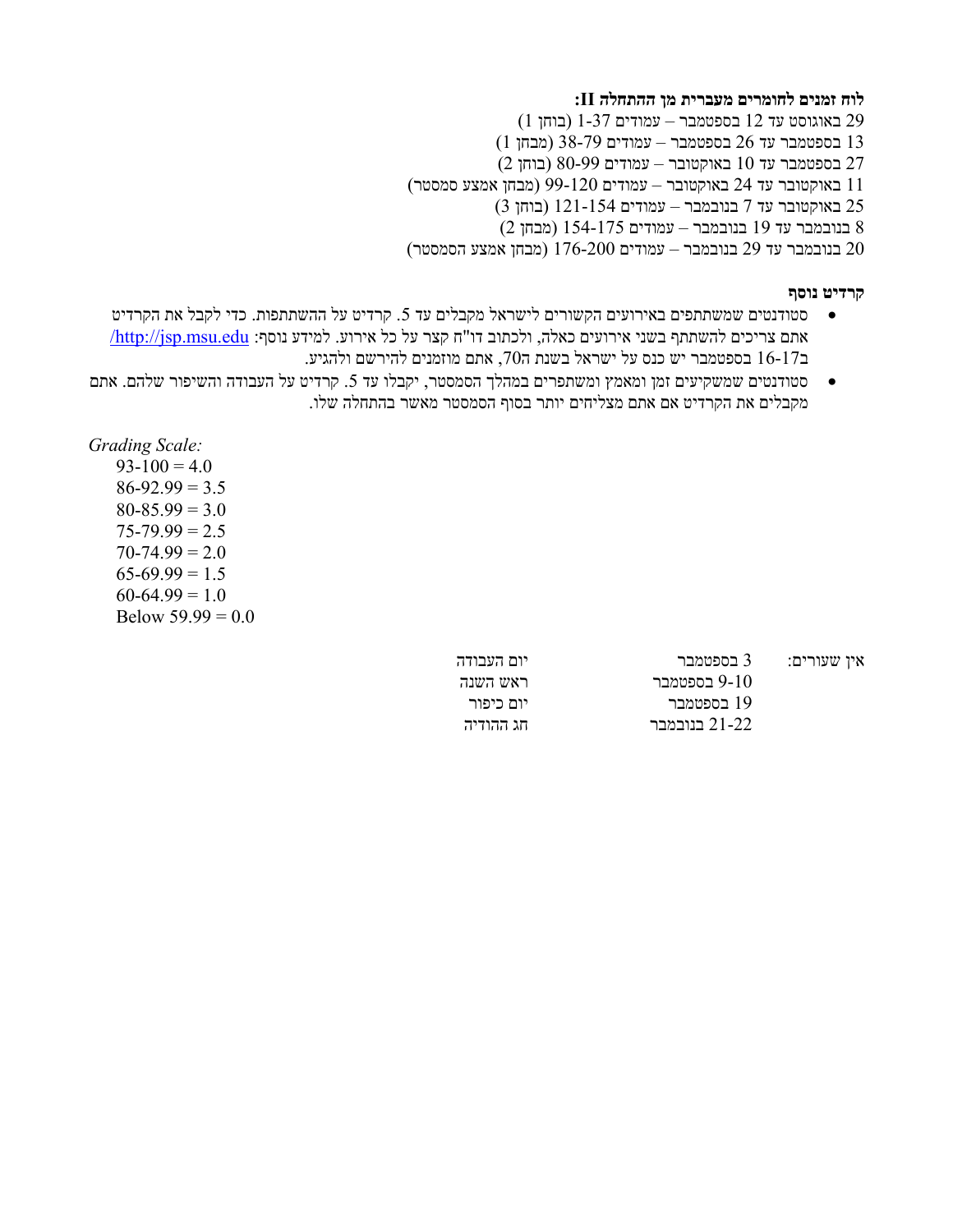### **General Course Policies**

- **Class attendance and participation** are essential for successful language learning. You are allowed up to two unexcused absences in the semester. After the first two unexcused absences, for each unexcused absence, 5 points will be deducted from your attendance/participation grade. Being late by more than 5 minutes for class will be considered an absence. The instructor reserves the right to deduct further points from the final grade (up to a failing grade) due to poor attendance. It is expected that you participate actively in class, and that you are ready to do so when called upon.
- **Make up exams:** Please note the dates for quizzes and tests. Make up exams will **only** be given in the case of illness or emergency, and will require a confirmation letter from a physician or other forms of documentation such as a letter from an advisor. Please communicate with me in advance if you anticipate this kind of an issue.
- **Homework assignments:** Will be given on a regular basis, with a set deadline. You are expected to do your homework on your own, and to abide by MSU policies of academic integrity. 10 points will be deducted from homework assignments' grade for every late day beyond the deadline for submission. Please contact me if you have trouble completing the homework on time.

# **Academic Integrity**

[Article 2.III.B.2](http://splife.studentlife.msu.edu/academic-freedom-for-students-at-michigan-state-university/article-2-academic-rights-and-responsibilities) of *Student Rights and Responsibilities* states: "The student shares with the faculty the responsibility for maintaining the integrity of scholarship, grades, and professional standards." In addition, the Dept. of Linguistics & Germanic, Slavic, Asian, & African Languages adheres to the policies on academic honesty specified in General Student Regulation 1.0, *[Protection of Scholarship and Grades](http://splife.studentlife.msu.edu/regulations/general-student-regulations)*; the all-University Policy on *[Integrity of Scholarship](http://www.reg.msu.edu/AcademicPrograms/Print.asp?Section=534)  [and Grades](http://www.reg.msu.edu/AcademicPrograms/Print.asp?Section=534)*; and [Ordinance 17.00,](http://splife.studentlife.msu.edu/regulations/student-group-regulations-administrative-rulings-all-university-policies-and-selected-ordinances/examinations-ordinance-17-00) Examinations.

Therefore, unless authorized by the instructor, you are expected to complete all course assignments, including homework, quizzes, tests and exams, without assistance from any source. Also, you are not authorized to use www.allmsu.com or other social media websites to complete any course work in this course. Students who violate MSU regulations on Protection of Scholarship and Grades will receive a failing grade in the course or on the assignment. Faculty are required to report all instances in which a penalty grade is given for academic dishonesty. Students reported for academic dishonesty are required to take an online course about the integrity of scholarship and grades. A hold will be placed on the student's account until such time as the student completes the course. This course is overseen by the Associate Provost for Undergraduate Education.

Please see<https://www.msu.edu/~ombud/academic-integrity/index.html> for further information regarding academic integrity at MSU and the academic dishonesty reporting system.